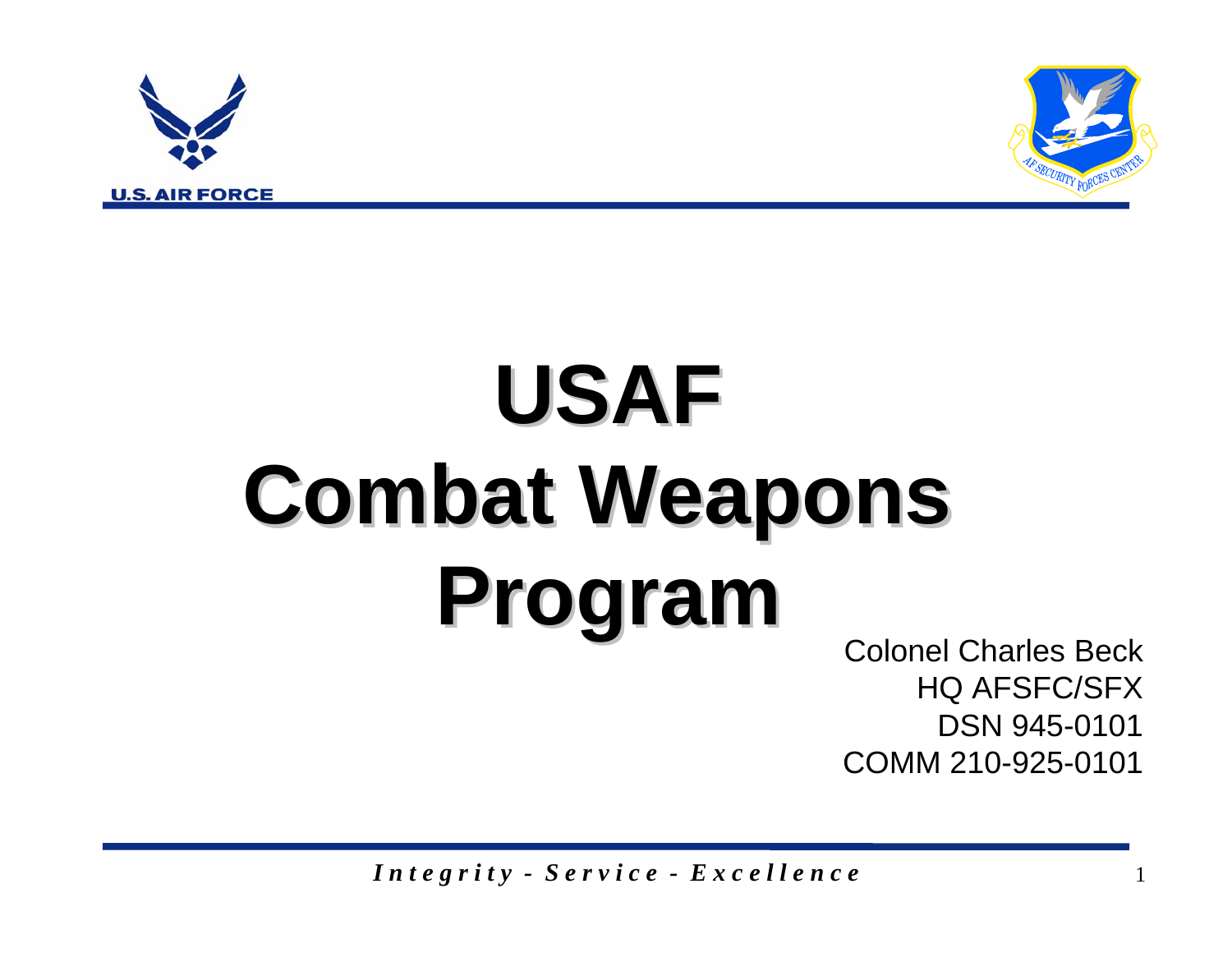



## • **Vision**

- **Procure a new handgun for USAF that meets all combat requirements and provides increased capabilities**
	- **Focus on AF operational needs with joint partnerships**
	- **Ensure combat needs of all AF users addressed**
	- **Capitalize on emerging technology**
	- **Close capability gaps with current handguns**
- **Goals**
	- **Provide Airmen with a more effective handgun**
		- **Increased permanent wound channel volume, given minimum penetration**
		- **Use readily available military cartridge**
	- **Use commercial/non-developmental solution**
	- **Take advantage of industry's new handgun technologies**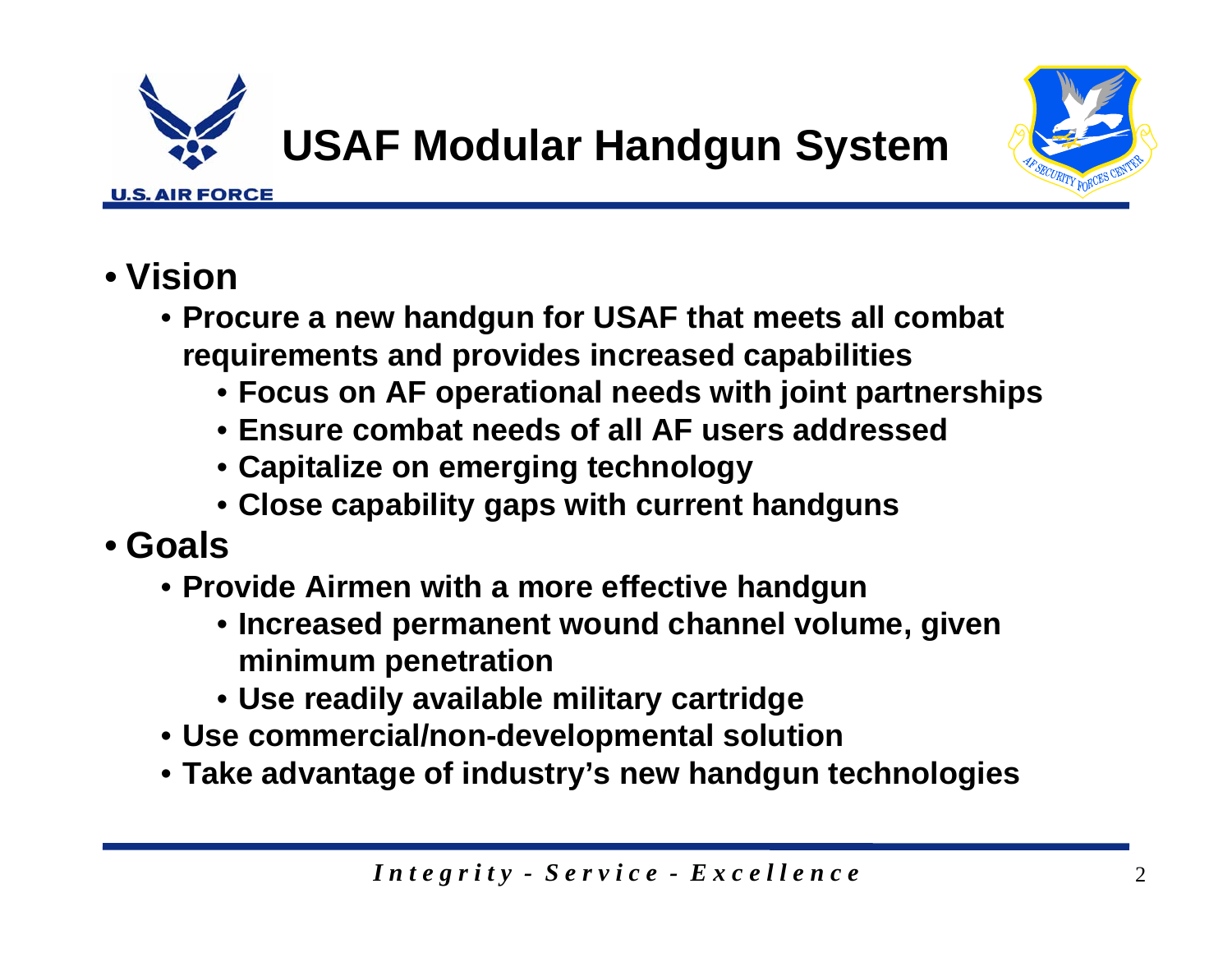

**U.S. AIR FORCE** 

**USAF Modular Handgun System**



- **Desired Capabilities and New Technologies** 
	- **Optimum incapacitation potential on the battlefield based on increased wounding effect with larger non-expanding fully jacketed bullets**
	- **Enhanced corrosion control; reduced operator maintenance**
	- **More shooter friendly, ergonomic design for average to small hands; reduced felt recoil, enhancing shooter accuracy**
	- **Size options (standard, compact, etc.) to accommodate certain missions (aircrew, OSI, Personal Security Officer) in same model**
	- **Modular grip panels/inserts (operator ability to adjust grip size)**
	- **External safety controls on receiver**
	- **Ambidextrous controls (safety, magazine release, slide stop)**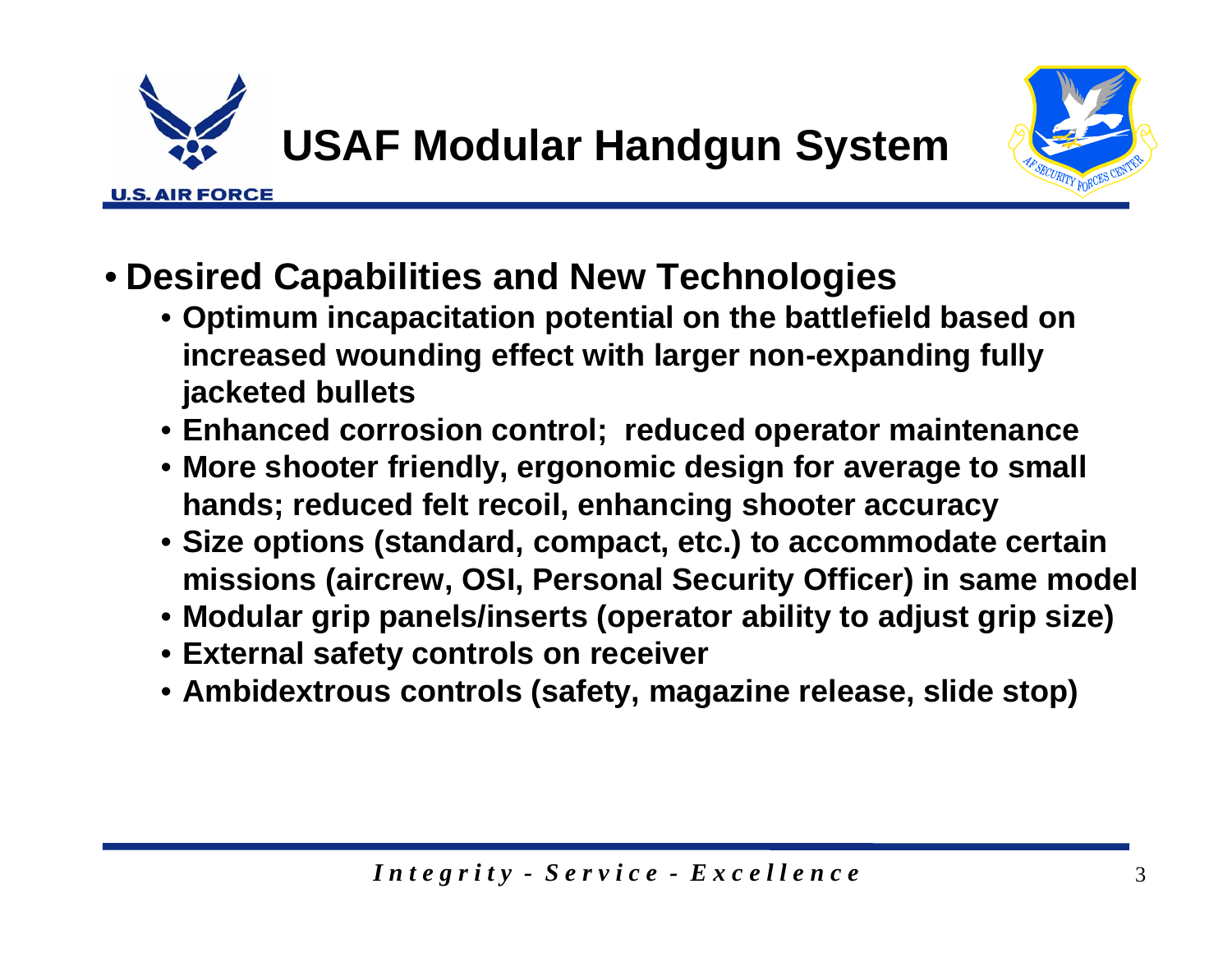

**USAF Modular Handgun System** 



- **Quantities needed and acquisition timeline**
	- **AF requirement is ~ 100,600 pistols and associated ammo**
	- **Key milestones/decision points:**
		- **AF Requirements for Operational Capabilities Council – Approved**
		- **AF Capabilities Production Document (CPD) – Approved**
		- **Joint CPD – Approved**
		- **Joint Requirements Oversight Council – Approved for Joint Interest**
		- **Sources Sought Announcement to industry – Posted on FedBiz Ops**
		- **Acquisition strategy – being worked by Army to support AF**
		- **Release Request for Proposal (RFP) for test articles with options for production – Pending**
		- **Execute initial down-select from RFP submissions – Pending**
		- **Complete test, final down-select and award contract – Pending**